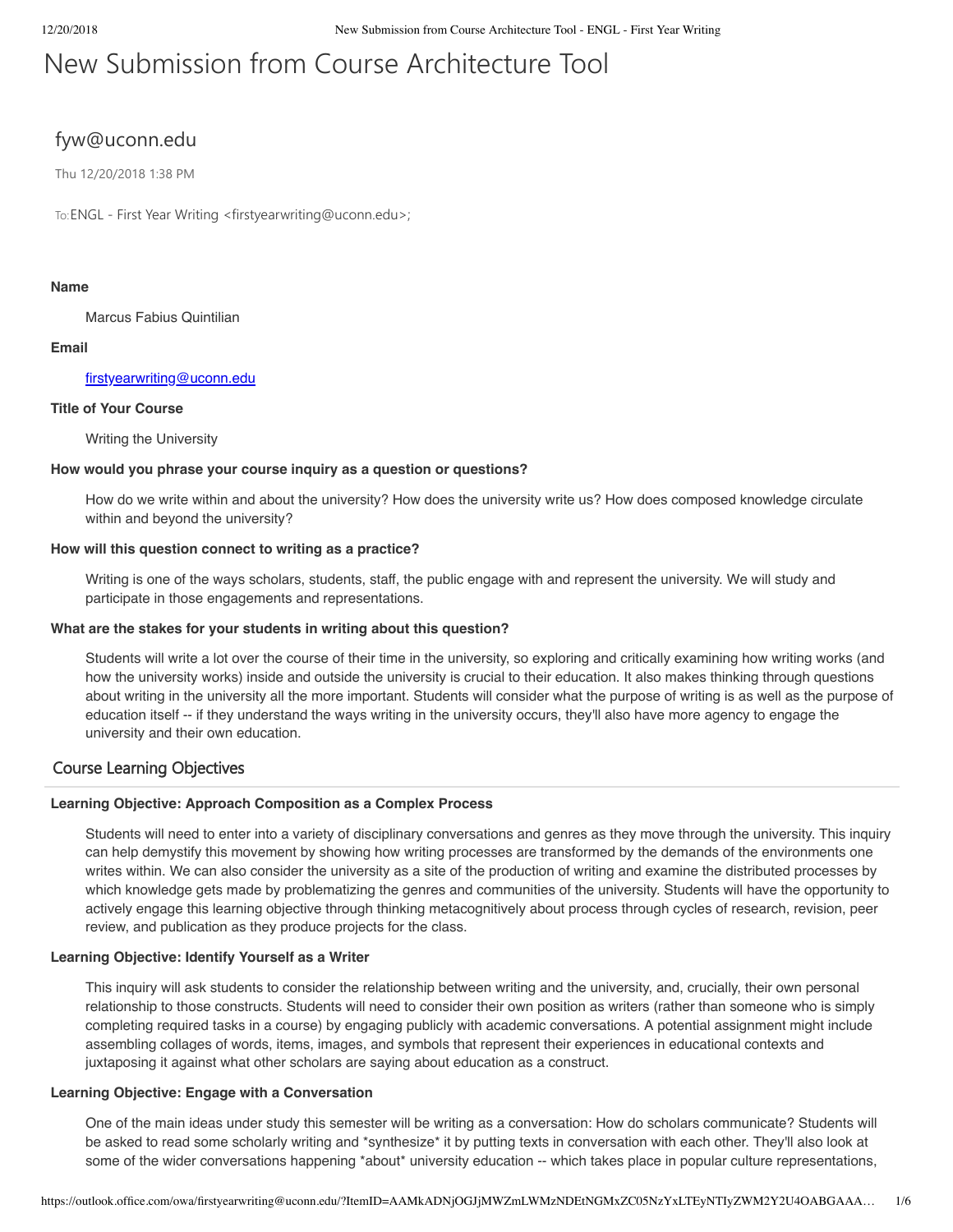government policy, social media, university websites, and scholarly publications -- and students will be asked to enter these debates by developing a theory about a topic of their choice and choosing the appropriate way to circulate that argument.

#### **Learning Objective: Critically Examine Ways of Knowing**

There's a multitude of epistemologies embedded in university disciplines that we'll work to deconstruct and pick apart in this course. For example, scientists don't think about or write about climate change the same way humanists do. And within the sciences, a health science professional will talk about the same problem very differently than a chemist would. And of course, the university often presents a rather narrow way of composing knowledge about an issue; we'll consider the pros and cons of academic structures in understanding and making interventions into complex problems. Students will be asked to analyze these discourses and determine the ways of knowing they will be using to theorize their own projects.

#### **Learning Objective: Use Technology Rhetorically**

Increasingly, technology is becoming a more obvious mediator in the ways we communicate. This includes university discourse. We'll look at genres such as university websites, syllabi, recruitment advertisements, and social media to understand the ways universities (and those who engage with them) use writing. Students will also be asked to leverage online platforms such as Wikipedia and blogs to "write back" to and within the university.

# Assignment 1

# **Please describe the assignment as best as you are able to at this time.**

Educational Ephemera Assignment: Students collect and curate educational "ephemera boxes" either digitally (i.e., websites, Prezi, slideshows) or with analog technologies (collages, dioramas, boxes of ephemera) using some of the following categories: college recruitment materials, UConn website materials, photographs from around campus, their own educational experiences, and assigned text(s). Students will go to the Dodd Research Center by the library to look at some examples of students' ephemera boxes from throughout UConn's history. Students will then remediate these pieces, writing essays that put their collections in conversation with assigned scholarly text(s). In these essays, students will craft an argument about how universities are represented rhetorically and discursively through \*things.\*

# **Assignment 1 Arcs**

• Groundina

# **Assignment 1 Move**

Engaging and Entering a Conversation

#### **Students will engage with this course move by...**

Students engage with conversations about educational and the university rhetoric by creating their own ephemera boxes, which "characterize" universities (their goals and purposes) in some way. Then they enter critical conversations about the university (which includes the scholarly arguments of the assigned text(s)) by using their boxes to make an argument about university representations and rhetorics.

# **Other Course Moves**

Collecting and Curating

# **Learning Objectives**

- Approach Composition as a Complex Process
- Identify Yourself as a Writer
- Engage with a Conversation

#### **Modes, Tools, and Technologies**

Students determine the modes they would like to work in, but it will involve assemblages of collected artifacts; students will use word processors for their remediated essays.

#### **Scaffolding for Assignment 1**

They'll first be constructing the ephemera box, which will involve collecting the ephemera itself out of the 3 categories they've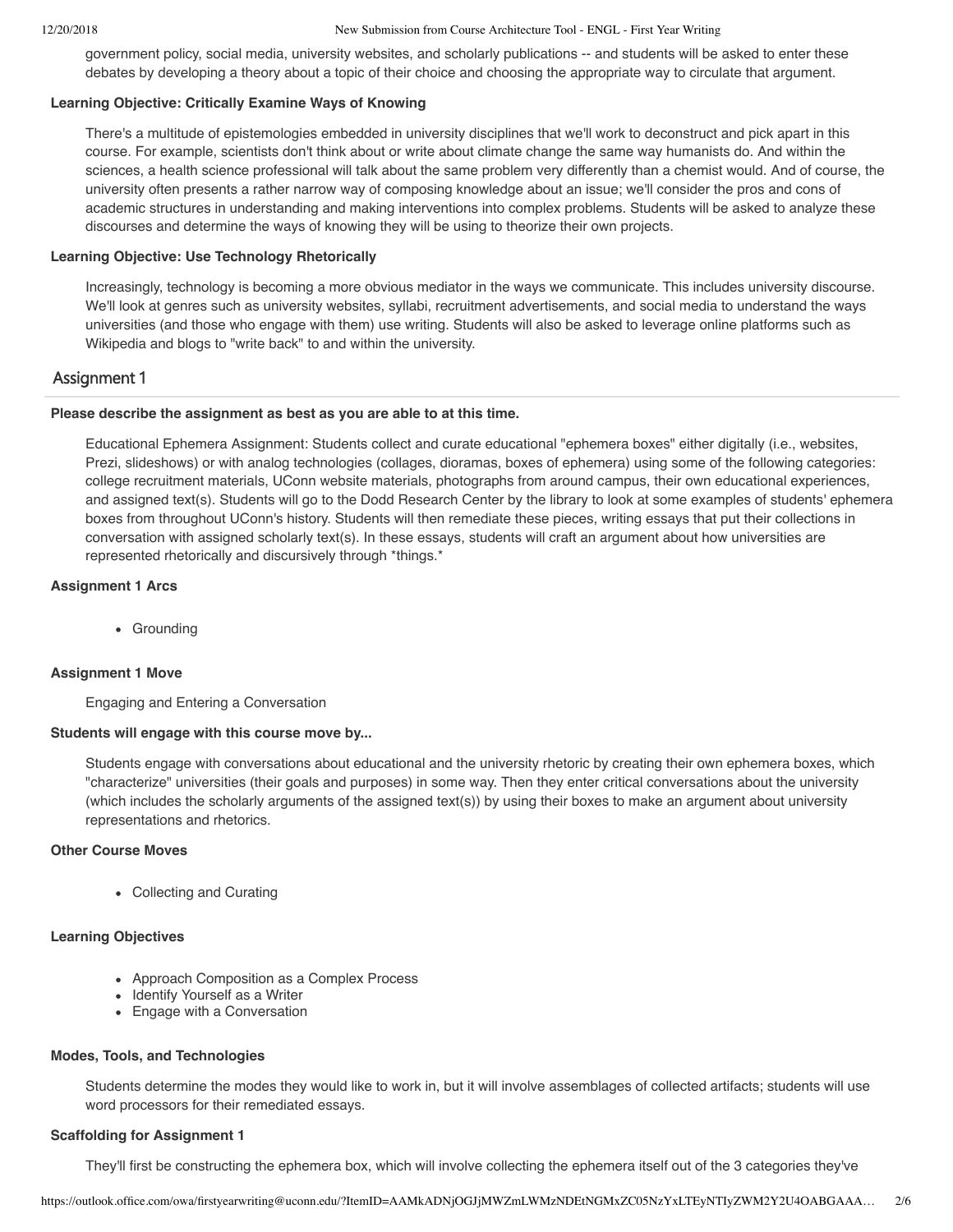chosen to work with and then curating it into an ephemera box. They will look at some examples of ephemera and read a theoretical text that situates ephemera or assemblages.

#### **How will students revise throughout the scaffolding and major assignments?**

They will revise and remediate their boxes into an argument about university rhetorics in the second half of assignment, which will also itself be revised once. Students will review each other's ephemera boxes in order to reflect on their own, and there will be peer review for the essay portion of the assignment, which is where the bulk of feedback will occur. There will be structured inclass workshops to facilitate peer review.

# **How will reflection be built in?**

As students remediate their collections into a more traditionally "academic" genre, students will be invited to consider the conventions of scholarly conversations, including the affordances and expectations of the essay genre compared against the genres of texts students collected in their ephemera boxes.

# Assignment 2

#### **Please describe the assignment as best as you are able to at this time.**

Wikipedia project: Students will create Wikipedia pages (such as where there are red links on Wikipedia) or expand stub pages related to the course inquiry (writing the university). They would research the topic of the page and then write it through the Wikipedia educational platform.

# **Assignment 2 Arcs**

• Connecting

# **Assignment 2 Move**

**Circulating** 

# **Students will engage with this course move by...**

...creating or contributing to Wikipedia pages that are dynamic and open to the public. They will need to leverage the tools for circulation that Wikipedia offers and contribute to the conversations that their Wikipedia pages are linked to. Students will also need to engage with the ethics of sharing information. Students will need to think carefully about the audience for their pages as well as the ways their pages may circulate or interact with other texts through hyperlinking.

Writing a Wikipedia page will also help students contextualize information through sources and understand the contested nature of knowledge; students will be able to author their own knowledge, but Wikipedia will not allow them to publish pages without appropriate citation.

# **Other Course Moves**

Contextualizing

# **Learning Objectives**

- Engage with a Conversation
- Use Technology Rhetorically

# **Modes, Tools, and Technologies**

Wikipedia (education platform), word processor for the annotated bibliography

# **Scaffolding for Assignment 2**

Students will be asked to research and brainstorm their Wikipedia projects and then draft a brief proposal for the page they plan to create/expand. Part of the goal of the proposal will be to help students narrow the focus of their projects. They will then be asked to produce an annotated bibliography of the references they will use in the Wikipedia project.

#### **How will students revise throughout the scaffolding and major assignments?**

Students will workshop their proposals and be asked to revise during instructor-student conferences. Once the Wikipedia project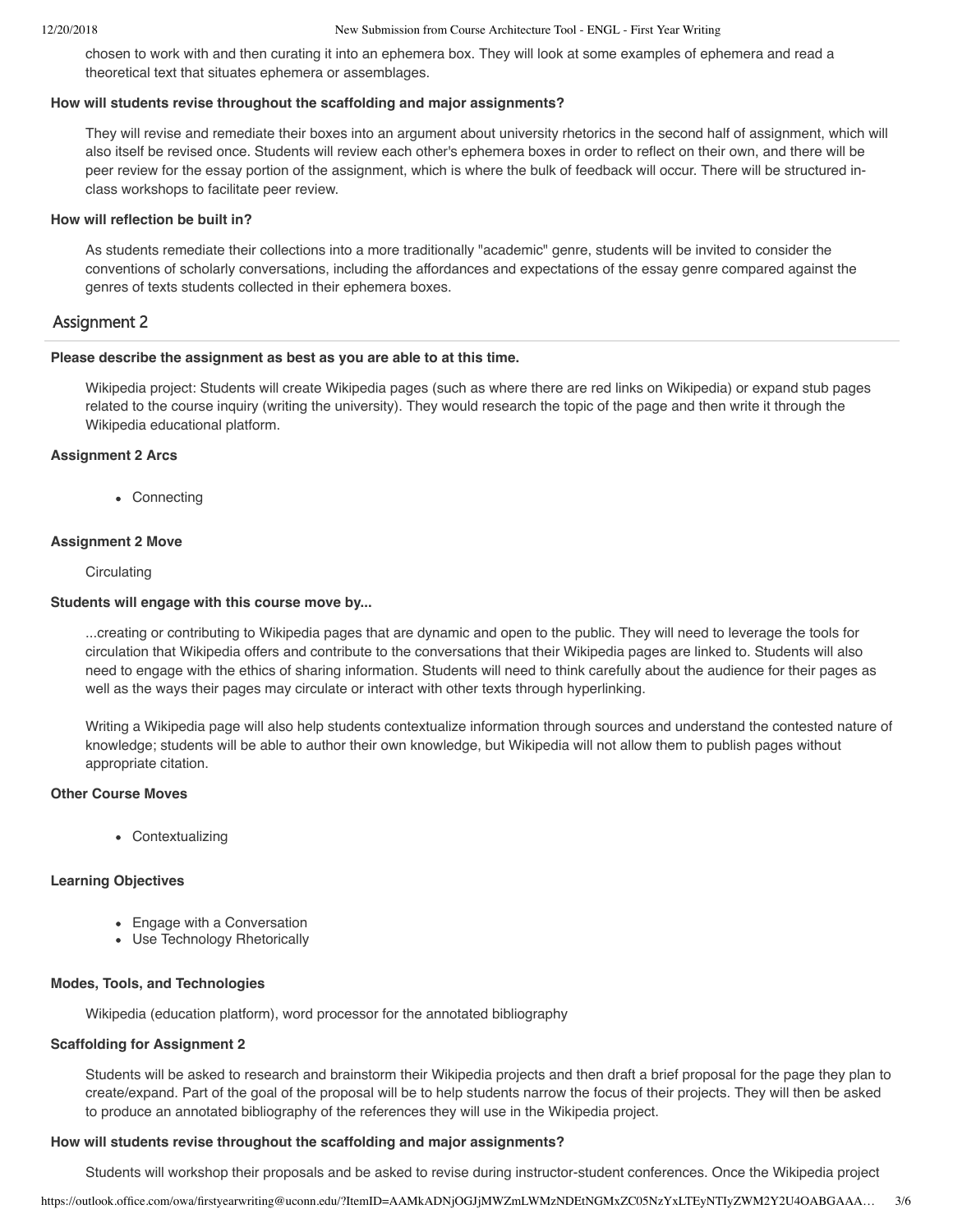drafts are finished, we will spend one class period to engage in peer review, as a class, in much the same way that Wikipedia pages are monitored to ensure they meet the website's standards. Students will then revise their projects as they work on the next assignment.

# **How will reflection be built in?**

The next assignment is in large part reflective in nature and will ask students to analyze their processes in writing a webpage.

# Assignment 3

# **Please describe the assignment as best as you are able to at this time.**

Research Portfolio and Circulation Analysis: Students will use a blog to present a research portfolio and make an argument about how knowledge is composed and disseminated both within the university (as in the academic sources they gathered and analyzed for assignment 2) and beyond it (as in the Wikipedia page they created). Students will draw on their research logs to incorporate their own reflections on research and the production of knowledge. This assignment asks students to do three main things: 1) compare two genres of composed knowledge, an academic article and Wikipedia pages; 2) track and analyze how these texts are circulated through hyperlinks and citations; 3) reflect on their own practice of designing a researched text (their Wikipedia page) for circulation.

Students will work on this project parallel/concurrently with their Wikipedia projects.

# **Assignment 3 Arcs**

- Connecting
- Opening Out

# **Assignment 3 Move**

**Circulating** 

# **Students will engage with this course move by...**

Engaging conceptually with how circulation \*works.\* Students will be asked to explicitly and metacognitively monitor the circulation of a project they are creating. They'll also have to develop a theory of how circulation works.

Students will contextualize in this assignment by describing the features of two genres and examining how knowledge builds on other pieces of knowledge. They'll also be asked to contextualize and document their own research and writing process.

# **Other Course Moves**

- Contextualizing
- Theorizing

# **Learning Objectives**

- Critically Examine Different Ways of Knowing
- Use Technology Rhetorically

# **Modes, Tools, and Technologies**

Blog/website software; word processor; Wikipedia editor and site analytics

# **Scaffolding for Assignment 3**

Scaffolding for this project will take place as students work on the Wikipedia project (assignment 2). The final project will bring together the texts students create during this scaffolding.

First, students will keep a research log, due weekly while students are working on their Wikipedia projects. These logs will be used when students reflect on the process of creating a Wikipedia page. Logs may be written or recorded via video/audio.

Students will also be asked to conduct a genre analysis comparing the differences between an academic source they will be using for their Wikipedia projects and a Wikipedia page on the same topic. (This genre analysis will also serve as scaffolding for assignment 2, as it will push them to consider the ways they will need to remediate their research for the genre of a Wikipedia

https://outlook.office.com/owa/firstyearwriting@uconn.edu/?ItemID=AAMkADNjOGJjMWZmLWMzNDEtNGMxZC05NzYxLTEyNTIyZWM2Y2U4OABGAAA… 4/6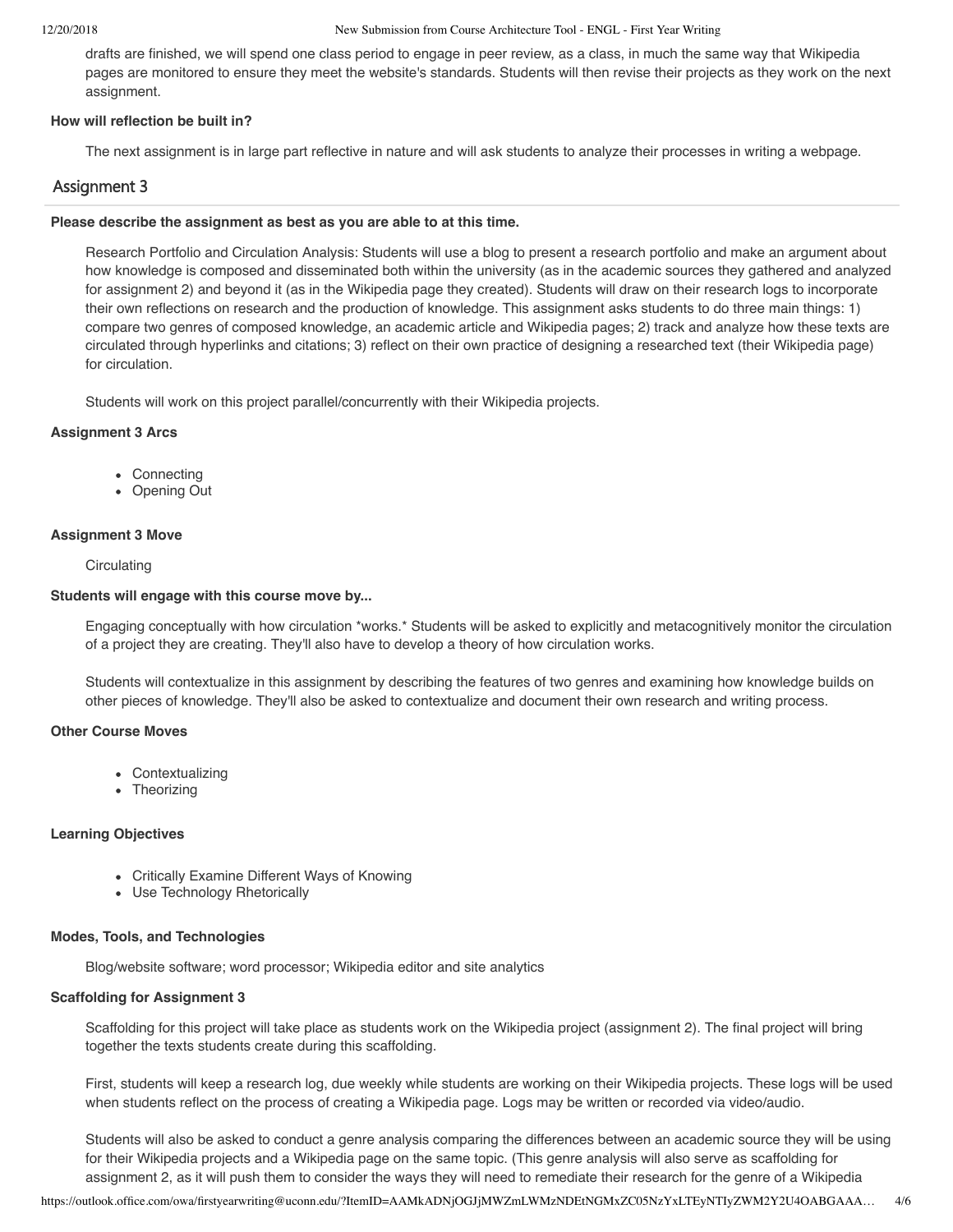page.)

The final project will ask students to combine both of these scaffolding assignments on an online platform.

# **How will students revise throughout the scaffolding and major assignments?**

Genre analyses will receive feedback from the instructor after being turned in and revised before being published online.

Drafts of analyses will be workshopped in small-group conferences along with the Wikipedia pages (assignment 2) before a final draft is turned in.

#### **How will reflection be built in?**

The entire project asks students to reflect on what it means to create and publish knowledge. Research logs provide the opportunity for students to reflect on assignments 2 and 3 as they compose.

# Assignment 4

#### **Please describe the assignment as best as you are able to at this time.**

Students will theorize about and intervene into the topic they chose for their second assignment. In that assignment, they contextualized and circulated information and conversations surrounding the topic; in this assignment, they will be asked to make connections between several of their sources in order to then intervene into the conversation and develop a new line of inquiry in a video essay.

# **Assignment 4 Arcs**

• Opening Out

# **Assignment 4 Move**

**Theorizing** 

#### **Students will engage with this course move by...**

Creating connections between multiple texts and determining the limits of those texts in order to then make an intervention. They will also take the information and contexts they researched for assignment 2 and begin questioning the assumptions behind those texts - they will question the distinction between gathering and contextualizing information and making contributions to the conversation.

# **Other Course Moves**

- Collecting and Curating
- Engaging and Entering a Conversation

# **Learning Objectives**

- Identify Yourself as a Writer
- Engage with a Conversation
- Use Technology Rhetorically

#### **Modes, Tools, and Technologies**

Prezi, video manipulation software, microphones, any images/footage they may like to use

#### **Scaffolding for Assignment 4**

Students will create a Prezi as a scaffolding assignment, where they visually link together at least 3 sources from their second assignment, do brief rhetorical analyses of each and discuss how they are in conversation with one another, and then describe limitations to each/where the student might intervene. In class, there will be workshops in which students will develop a line of inquiry/argument/intervention. Afterward, in class and out of class they will collect, produce, and/or curate footage, images, etc. that they may like to use in their video essays.

# **How will students revise throughout the scaffolding and major assignments?**